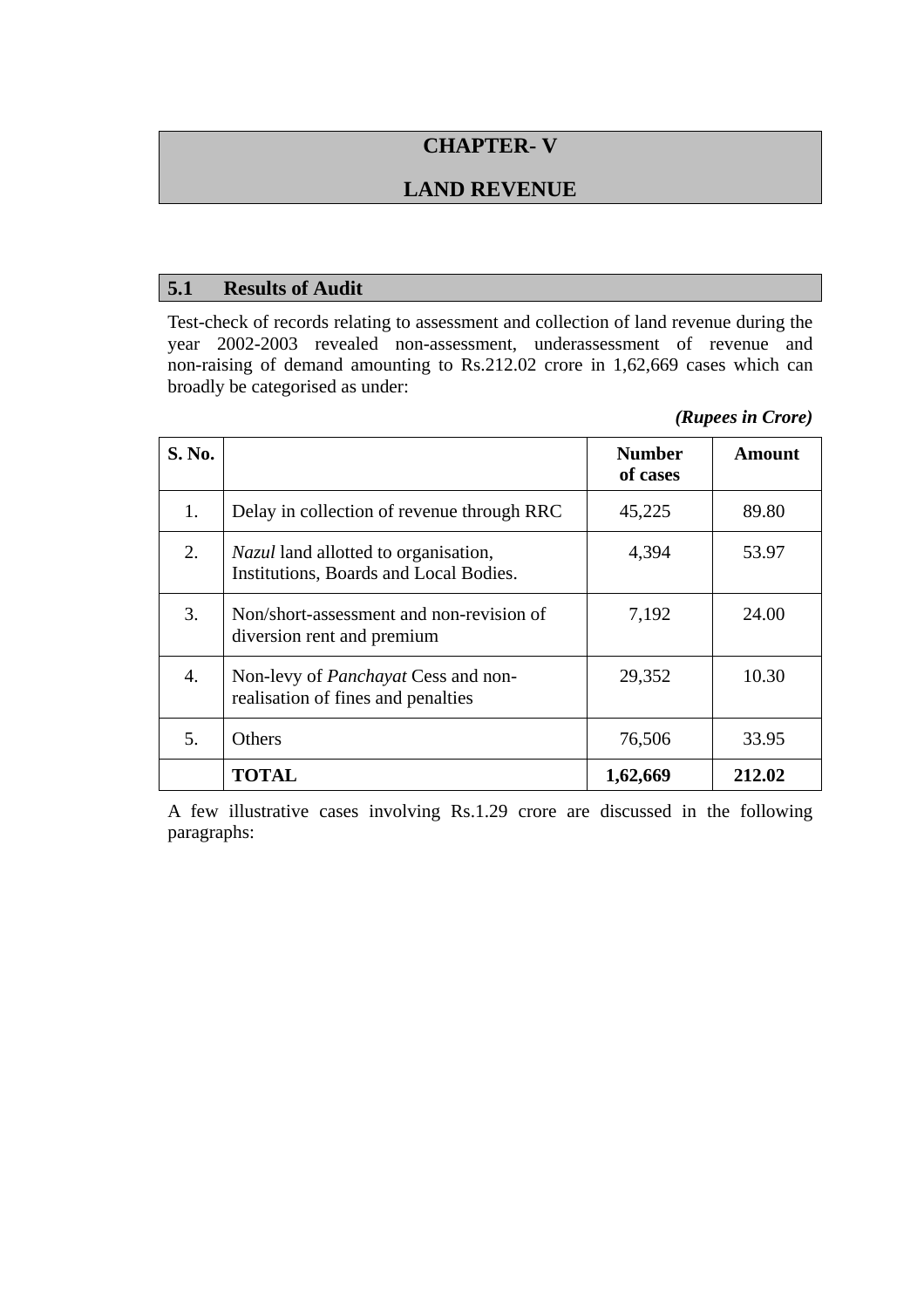## **5.2. Non-raising of demand of diversion rent, premium and fines**

According to the Madhya Pradesh Revenue Book of Circulars, the Revenue Authority shall intimate to the Tahsildar concerned, the demand for re-assessed rent of diverted land used for purposes other than agriculture and to incorporate the change in the Tahsil records. Further, demand of premium and fines imposed under the penal provisions of Land Revenue Code and Revenue Book of Circulars (RBCs) is also to be noted in the demand and collection register of the Tahsil before effecting recovery.

*\_\_\_\_\_\_\_\_\_\_\_\_\_\_\_\_\_\_\_\_\_\_\_\_\_\_\_\_\_\_\_\_\_\_\_\_\_\_\_\_\_\_\_\_\_\_\_\_\_\_\_\_\_\_\_\_\_\_\_\_\_\_\_\_\_\_\_\_\_*

**5.2.1** Test-check of records of 11 Tehsils<sup>1</sup> revealed that the diversion rent, premium and fines aggregating Rs.87.97 lakh in respect of 161 villages for the period 1997-98 to2001-2002 were not noted in demand and collection registers of Tahsils although these were assessed by the Sub-Divisional Officers concerned. This resulted in non-raising of demand of revenue of Rs.87.97 lakh.

This was pointed out in audit and the concerned Tahsildars stated between November 2001 to January 2003 that the recovery would be noted in the registers and affected after raising the demands.

The matter was reported to the Government between February 2002 and April 2003; their reply had not been received (June 2004).

**5.2.2** Test-check of the records of two Tehsils<sup>2</sup> revealed that demand of Rs.10.68 lakh in respect of *Nazul* rent, premium, fine and penalties in 1,269 cases assessed by the Revenue Authority was not raised by the concerned Tahsildars for the period 1999-2000 and 2000-2001.

This was pointed out in audit and the Tahsildars stated between April 2002 and September 2002 that the demands would be raised.

The matter was reported to the Government between June 2002 and April 2003; their reply had not been received (June 2004).

## **5.3 Loss due to non-disposal of attached property**

Under the provisions of Madhya Pradesh Land Revenue Code, 1959, arrears of land revenue payable to Government shall be recovered by the Tahsildar by attachment and sale of movable and immovable property. Further, the Tahsildar is required to conduct quarterly review of attached property register with a view to take action for early disposal of attached property.

Test-check of the records of the Tahsil, Sitamau revealed that movable and immovable property in 33 cases was attached during the period 1996-97 to 1999-2000 for recovery of Rs.14.20 lakh due to Government but no action was taken to realise the dues by disposing of the attached property. This resulted in non-realisation of government dues amounting to Rs.14.20 lakh.

This was pointed out in audit and the Tahsildar, Sitamau stated in November 2001 that distress warrants had been issued by the Court and position of recovery would be intimated.

 *Badnagar, Budhni, Jawara, Jaora, Jirapur, Manasha, Mongawali, Nagda, Nasurullaganj, Singroli and Salina* 

 $\overline{a}$ *1*

\_\_\_\_\_\_\_\_\_\_\_\_\_\_\_\_\_\_\_\_\_\_\_\_\_\_\_\_\_\_\_\_\_\_\_\_\_\_\_\_\_\_\_\_\_\_\_\_\_\_\_\_\_\_\_\_\_\_\_\_\_\_\_\_\_\_\_\_\_

*<sup>2</sup> Jawad (Ratlam) and Vijaypur (Sheopur)*